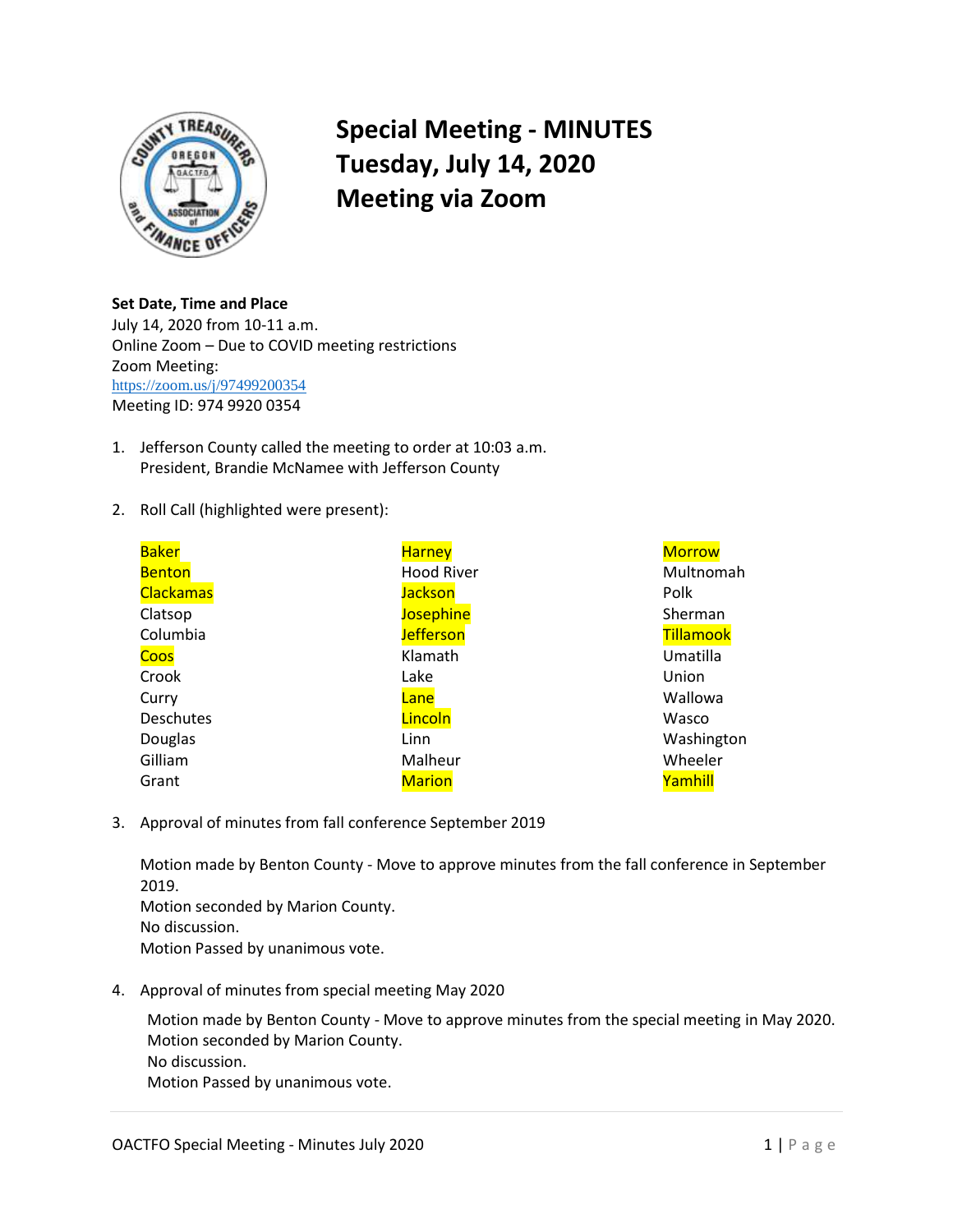- 5. Discussion and approval of changes to Bylaws The following significant changes were included:
	- Article IV, Section 2 Formalizes the role of "Custodian"
	- Article V, Section  $1 -$  Allows for elections to be held virtually
	- Article VI, Section 1 Allows additional flexibility for the conference date, removes the requirement for it to begin on the third Monday
	- Article VI, Section 4 Allows the President to hold virtual conference or special meetings
	- Article VII, Section 1 Allows for parliamentary procedures to be conducted at a conference or special meeting, in person or virtually
	- Article VIII, Section 1 Allows amendments to be held at annual conference or special meeting and the ability to send out documents electronically

Motion made by Yamhill County - Move to approve changes to Bylaws, including any additional formatting and insignificant clean up items required.

Motion seconded by Coos County.

After review of proposed changes, no further discussion.

Motion Passed by unanimous vote.

6. Discussion and approval of changes to Policies and Procedures The following significant changes were included (page numbers are references in the red-lined version):

- Page 4 Update language to allow for in person or virtual conferences and special meetings
- Page 5-6 Allows for flexibility of conference date to mirror bylaws, updated procedures
- Page  $11$  Added the Webpage responsibilities to the Vice President
- Page 13 Updated procedures and specified role of Custodian
- Page 14 Allows for electronic posting of minutes and includes reference to special meetings. Dues and registrations should be paid via website.
- Page  $21 -$  Allows flexibility for when to report the results of the audit if a spring conference is not held
- Page 35 Renames this role to Custodian and updates procedures
- Page 41 Moved to Vice President
- Page 45 Removed
- Page 48 Removed, this has not been practiced
- Page 52 Allows for amendments to Policies and Procedures to be approved by the Executive Board (Bylaws still require vote of members)

Motion made by Benton County - Move to approve changes to Policies and Procedures, including any additional formatting and insignificant clean up items required.

Motion seconded by Morrow County.

After review of proposed changes, discussion focused on removal of No-Show Meals section. Marion County reminded the group of the history behind this section being added. At one time a number of counties decided not to attend a meal and instead held a separate activity. Yamhill County stated we don't currently practice this policy and we should address this elsewhere. Lane County suggested during registration and through reminders to ask counties to let us know in advance when they wouldn't be at a meal so we could have a good count for the caterers. Motion Passed by unanimous vote.